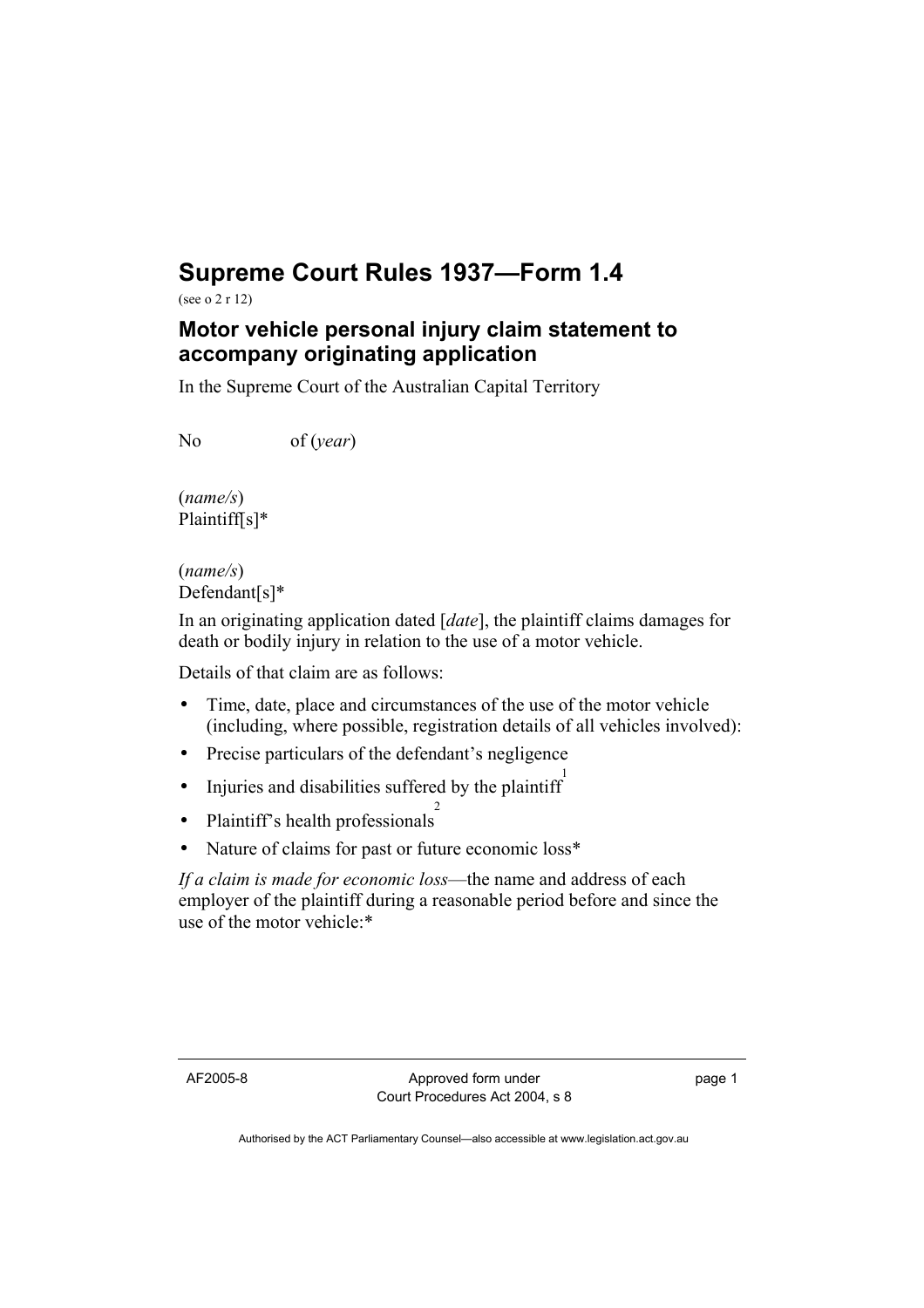Date:

Signature of plaintiff\*/plaintiff's solicitor\*:

*\*Strike out where inapplicable.* 

*Note 1* See the *Supreme Court Rules 1937*, order 2 rule 12 (c).

*Note 2* See the *Supreme Court Rules 1937*, order 2 rule 12 (d).

AF2005-8 Supreme Court Rules 1937—Form 1.4 page 2

Authorised by the ACT Parliamentary Counsel—also accessible at www.legislation.act.gov.au